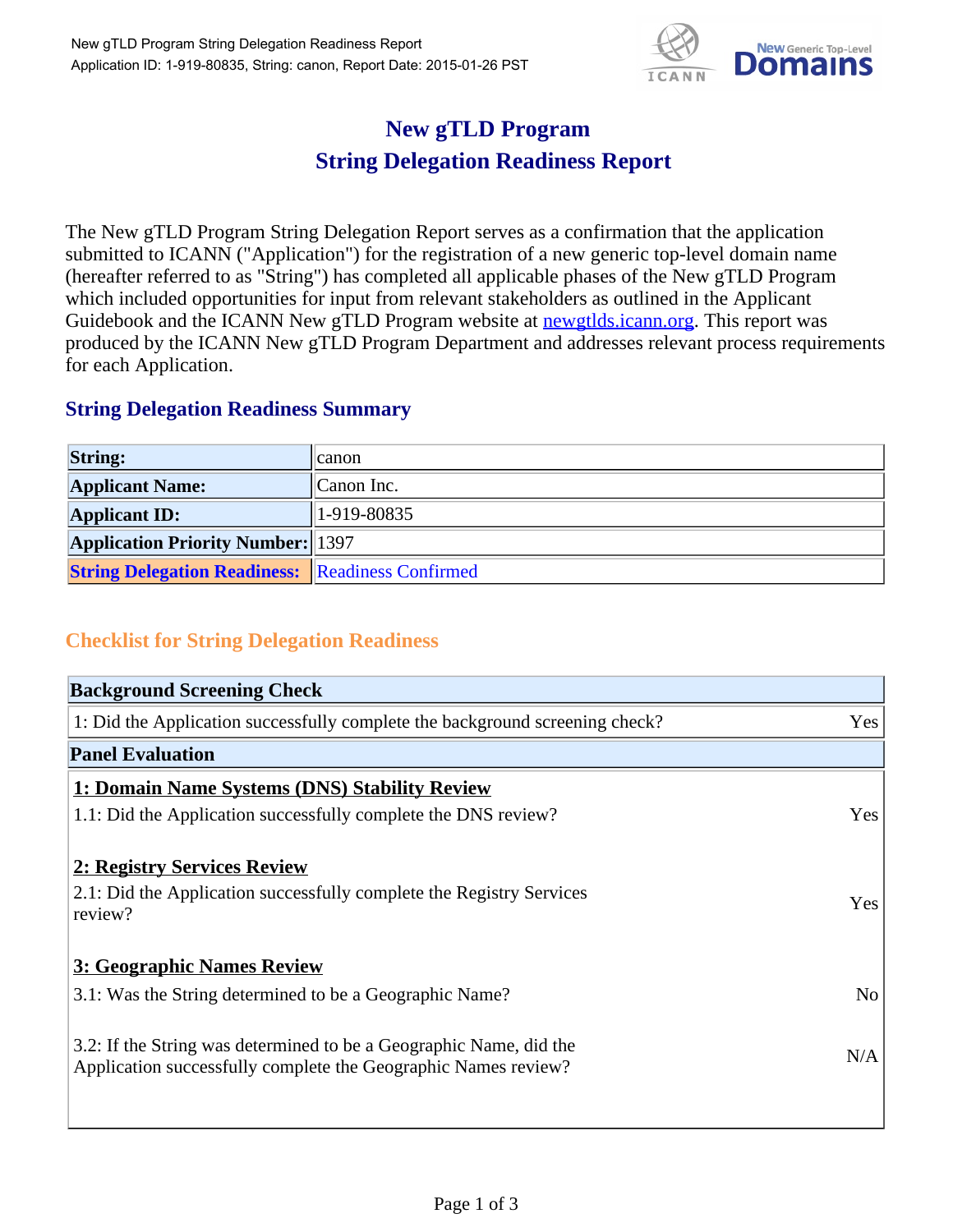

| <b>4: Financial Review</b><br>$\vert$ 4.1: Did the Application successfully complete the Financial Capability<br>review?                                                                                                                                                                                                                                     | <b>Yes</b> |
|--------------------------------------------------------------------------------------------------------------------------------------------------------------------------------------------------------------------------------------------------------------------------------------------------------------------------------------------------------------|------------|
| <b>5: Technical Review</b><br>5.1: Did the Application successfully complete the Technical and<br><b>Operation Capability review?</b>                                                                                                                                                                                                                        | <b>Yes</b> |
| <b>6: String Similarity Review</b><br>$\vert$ 6.1: Was the Application determined to not be confusingly similar to other<br>applied for strings, including through String Confusion Objections?                                                                                                                                                              | Yes        |
| 6.2: If the Application was determined to be confusingly similar to other<br>applied for strings, including through String Confusion Objections, did the<br>Application prevail in the string contention resolution process (CPE,<br>Auction, and/or Self-Resolution of String Contention via<br>withdrawal/termination of all other members in contention)? | N/A        |

| <b>Public Comment Period</b>                                                                                                                                                                   |                |
|------------------------------------------------------------------------------------------------------------------------------------------------------------------------------------------------|----------------|
| 1: Was the public provided an opportunity to submit comments on the Application?                                                                                                               | Yes            |
| 2: Were comments for the Application considered by evaluation panels?                                                                                                                          | Yes            |
| <b>Objection Process</b>                                                                                                                                                                       |                |
| 1: Were objections filed against the Application?                                                                                                                                              | N <sub>o</sub> |
| 2: If objections were filed against the Application, did Applicant prevail in the dispute<br>resolution proceedings for all Legal Rights, Limited Public Interest and Community<br>Objections? | N/A            |
| Governmental Advisory Committee (GAC) Advice                                                                                                                                                   |                |
| 1: Did the GAC have an opportunity to provide advice for the Application?                                                                                                                      | Yes            |
| 2: Did the GAC provide consensus GAC advice that the String should not be approved by<br>the ICANN Board?                                                                                      | <b>No</b>      |
| 3: If the GAC provided consensus GAC advice to the ICANN Board, did the ICANN Board<br>(or New gTLD Program Committee) accept the GAC advice?                                                  | N/A            |
| <b>Accountability Mechanisms</b>                                                                                                                                                               |                |
| 1: Was the Application the subject of a complaint or review through one of ICANN's<br>accountability mechanisms (Reconsideration or Independent Review)?                                       | <b>No</b>      |
| 1.1: If yes, did the BGC, ICANN Board or New gTLD Program Committee determine that<br>the Application should not proceed to contracting?                                                       | N/A            |